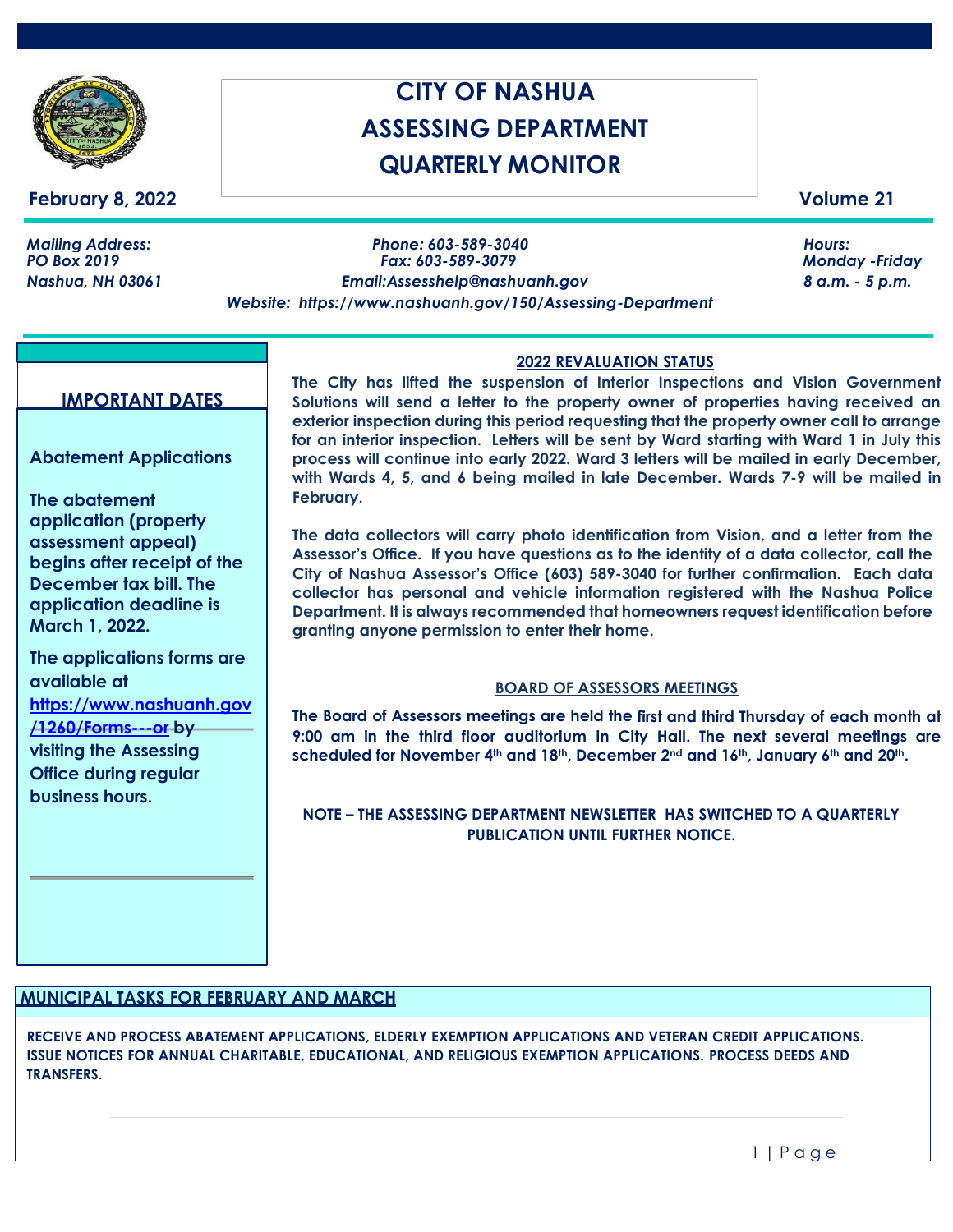# **Sales** Qualification **Letters**

The City of Nashua has mailed out Sales Qualification Letters to owners who have recently purchased property in the city. State law requires that your property be assessed at market value. Market value is defined as the amount a typical buyer would be willing to pay for a property. Sales are analyzed to determine if it is an arms-length transaction. Armslength transactions are sales that occur between a willing buyer and willing seller who are unrelated, when each is acting in a knowledgeable manner, whom are under no duress, involving properties that have had sufficient market exposure. Sales involving foreclosures, fiduciary deeds, and bankruptcy are examples of non-armslength transactions, and therefore are not included in the ratio study. If you have received a sales qualification letter, please take a few minutes to answer the questions on the form. If you have any questions, or would like to arrange a property inspection, please contact us at (603) 589- 3040.

## **COMMONLY ASKED QUESTIONS**

**1. What is a revaluation?** A revaluation is an update of all assessments in the municipality conducted under the direction of state-certified assessor or contractor whose duties are to discover, list and value all taxable real property in the municipality, in a uniform and equitable manner. The assessor is not involved in the collection of property taxes.

**2. Why is a revaluation necessary?** The state requires that all property in a municipality be assessed at its "full and true" market value. Further the NH [Constitution](http://www.nh.gov/constitution/constitution.html) (Part 2 Article 6) requires that each municipality takes value anew every five years. A revaluation is the most equitable way to accomplish this.

**3. Will all property values change?** Most likely, yes. However, not all property values will change at the same rate. Market value will have decreased more for some neighborhoods and property types than for others. Some neighborhoods and property types may have increased in value and others may have remained the same. One purpose of a revaluation is to make sure that the assessed values reflect the changes that have occurred in property values.

**4. Market value. What is it?** State law requires that your property be assessed at market value. Market value is defined as the amount a typical, well-informed purchaser would be willing to pay for a property. For a sale to be a market value (arm's-length) sale, the seller and buyer must be unrelated and willing parties (not under pressure) to sell or buy, the property must be on the market for a reasonable length of time, the payment must be made in cash or its equivalent, and the financing must be typical for that type of property. RSA [75:1](http://www.gencourt.state.nh.us/rsa/html/V/75/75-1.htm) further defines market value as: "... the property's full and true value as the same would be appraised in payment of a just debt due from a solvent debtor."

**5. Is it necessary that you view the inside of my property?** To make a proper assessment on a building, it is desirable that an inspector see the inside as well as the outside of the property. The law requires that property be valued from an actual view or the best information available. Records do not always reflect current data on the physical characteristics of each property in the municipality.

# **TERM DEFINITIONS**

**Computer Assisted Mass Appraisal System (CAMA)** means a system of appraising property that incorporates computer-supported tables, automated valuation models and statistical analysis to assist the appraiser in estimating value for a revaluation, assessment data maintenance and valuation update. **Rev 601.11**

**Contractor** means the person, firm, company, or corporation with which the municipality has executed a contract or agreement for assessing services. **Rev 601.14**

**Cyclical Inspection** means the process of a systematic measure and listing of all properties within a municipality over a specified period of time. The term includes "data collection" and "data verification". **Rev 601.15**

**Cyclical Revaluation** means the process of combining a full statistical revaluation of the entire municipality with a cyclical inspection process. **Rev 601.16**

**Data Collection** means the inspection, measuring, or listing of property within a municipality. The term includes data verification. **Rev 601.17**

**Listing** means recording a description of the interior, exterior, and attributes of any improvements or the recording of the description of land features and attributes. The term includes "list". **Rev 601.30**

**Mass Appraisal** means the utilization of standard commonly recognized techniques to value a group of properties as of a given date, using standard appraisal methods, employing common data and providing for statistical testing. **Rev 601.33**

**Measure** means the physical inspection, verification, sketching and recording of the exterior dimensions and attributes of any improvements made to a property. **Rev 601.34**

2 | P a g e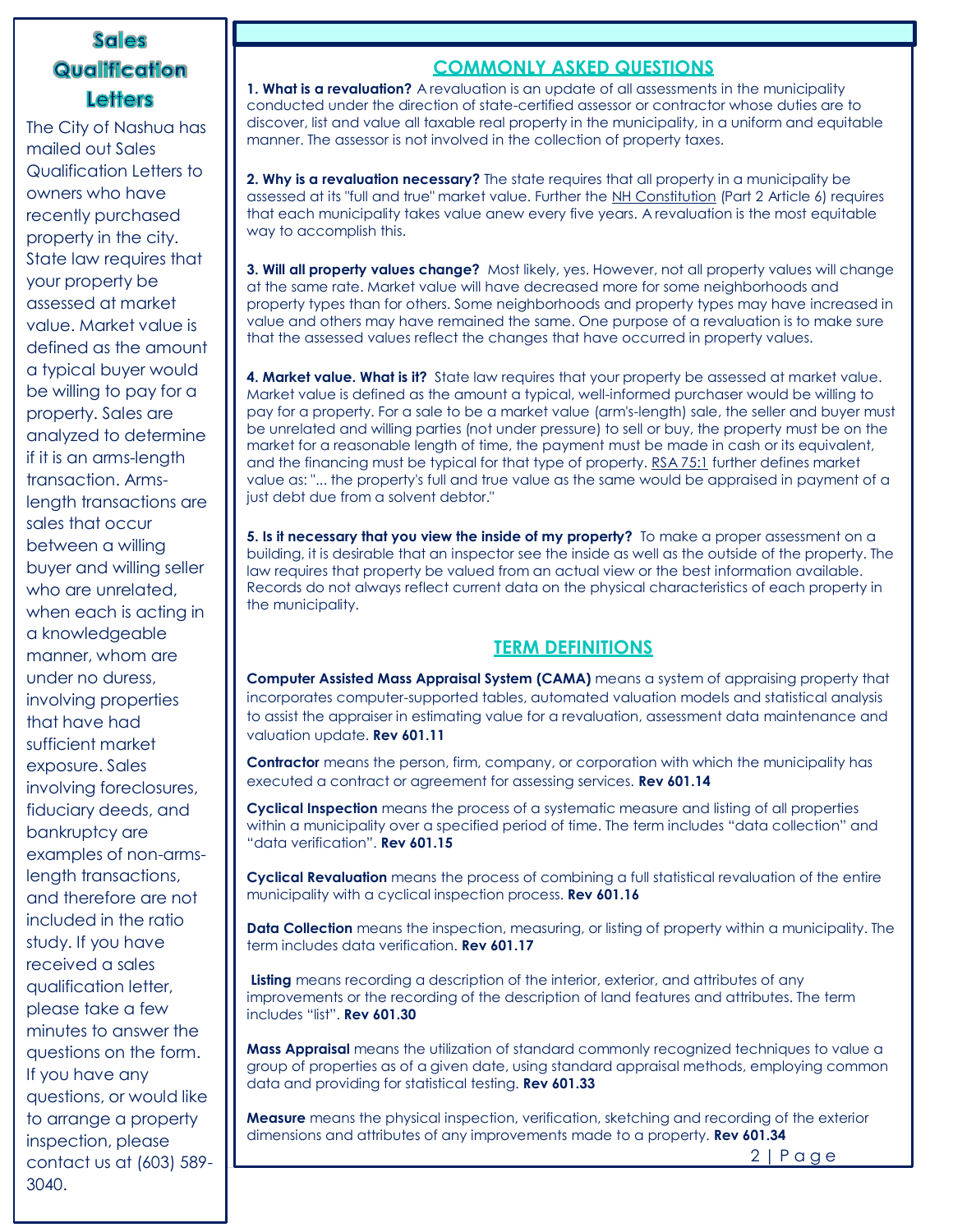

# **Project Status Report From June Perry City of Nashua NH Date: January 13, 2022**

| <b>CODE</b>  | TASK                                                                                                         |  |
|--------------|--------------------------------------------------------------------------------------------------------------|--|
| 100          | Bonding, Office Set-up, Project Set-up, Public Relations                                                     |  |
| 200          | Data Collection, Data Mailers, Building Permits, Sales<br><b>Inspections, Quality Control and Data Entry</b> |  |
| 300          | <b>Residential Valuation</b>                                                                                 |  |
| 400          | Commercial/Industrial Valuation                                                                              |  |
| 500          | Residential Field Review, Data Entry                                                                         |  |
| 600          | Commercial/Industrial Field review, Income Production,<br>Reconcile Cost and Income                          |  |
| 700          | Digital Imaging, Documentation                                                                               |  |
| 900/<br>1000 | Project Finalization, Change Notices, Special Land Pricing,<br>Client Meetings, Support of Values, Goodwill  |  |
|              |                                                                                                              |  |

Task 100/200

- Bonding is complete. GIS maps have been provided. Building permits are being completed by the City through April 1, 2020. Vision is responsible for building permits though April 1, 2022.
- Public Relations will be on going throughout the project, with on-going sample press releases provided, and meetings available upon request.
- Updates will be provided throughout the project.
- The initial startup meeting with the Board and DRA was March 2, 2020, at City Hall.
- An update to the Board was held on June  $4<sup>th</sup>$ , September 18<sup>th</sup>, December 17<sup>th</sup>, 2020, and March 18<sup>th</sup>, June 3<sup>rd</sup>, October  $7<sup>th</sup>$ , and (November 15, 2021 with council) December 16,2021.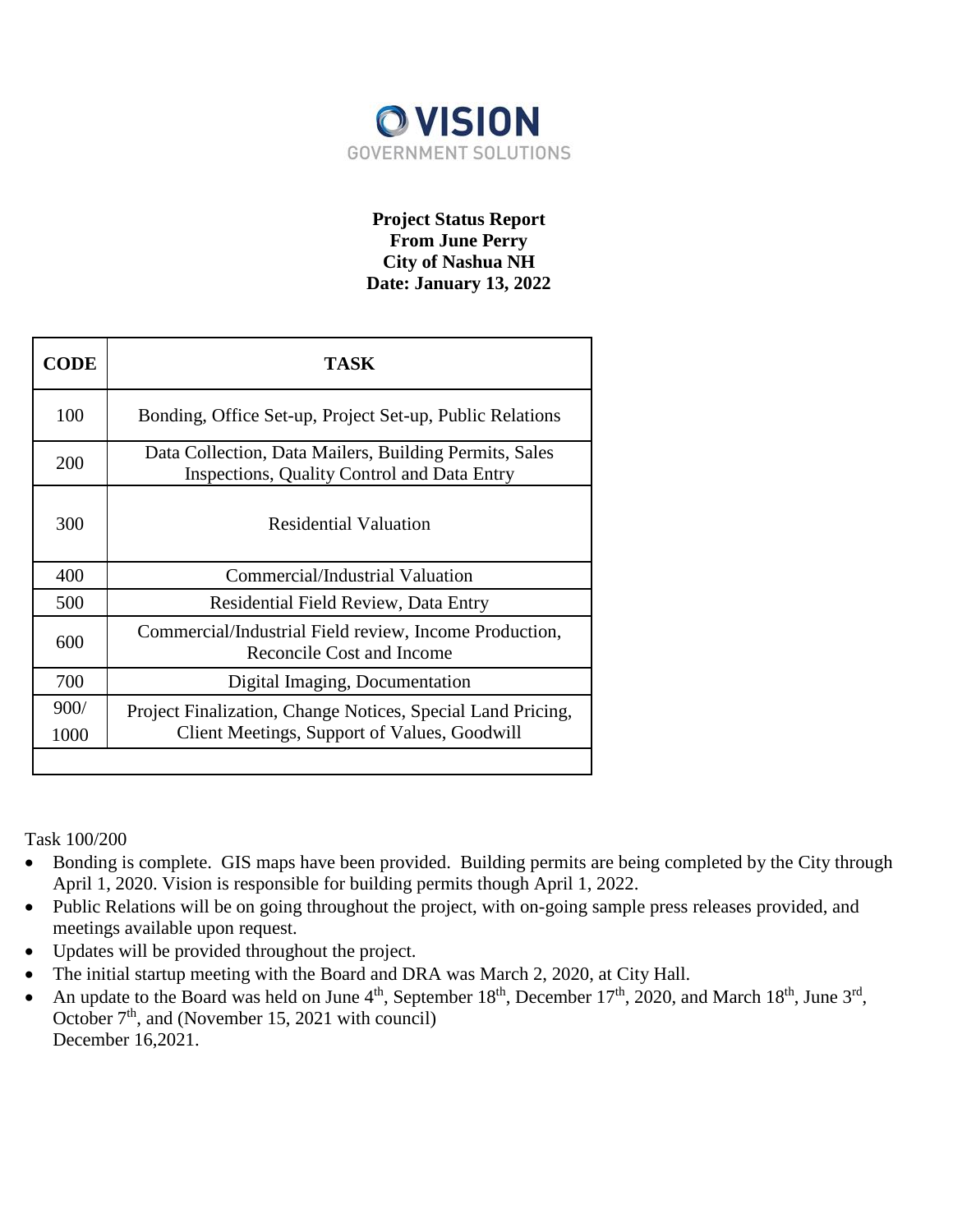

- Project commenced March  $3<sup>rd</sup>$ , 2020.
- Data Collection guidelines have been completed. Lister's information has been completed and the police department has been informed of all aspects of the data collection phase of the revaluation.
- Data entry will be ongoing throughout the project, commencing after June 2020.
- Usernames and passwords have been assigned and will have people associated with them do the data entry.
- Daily communication with the Assessor's office is on-going concerning the progress of the data collection as well as any issues to be addressed.
- Ward 1-9 Property record cards have been printed.
- Images are being taken and will coincide with production numbers. Images are also being captured to the live database. Data entry is on-going.
- **The database is live in Nashua NH**
- Data collection
	- Ward 1 count 3,869 Ward 2 count 3,478 Ward 3 count 2,845 Ward 4 count 2,287 Ward 5 count 4,480 Ward 6 count 3,035 Ward 7 count 3,027 Ward 8 count 2,764 Ward 9 count 3,521

The following is the measure and listing numbers accountable as of January 8, 2022

| <b>Total Residential Improved Parcel Count</b> |        | 25,605 |
|------------------------------------------------|--------|--------|
| <b>Measures</b>                                | 25,306 |        |
| <b>Total Interior Inspections</b>              | 2253   |        |
| <b>Refusals to Date - Partial/Full</b>         | 7/301  |        |
| <b>Total Measures with refusal</b>             | 25,607 |        |
| <b>Total Percent Complete Measured</b>         | 100 %  |        |